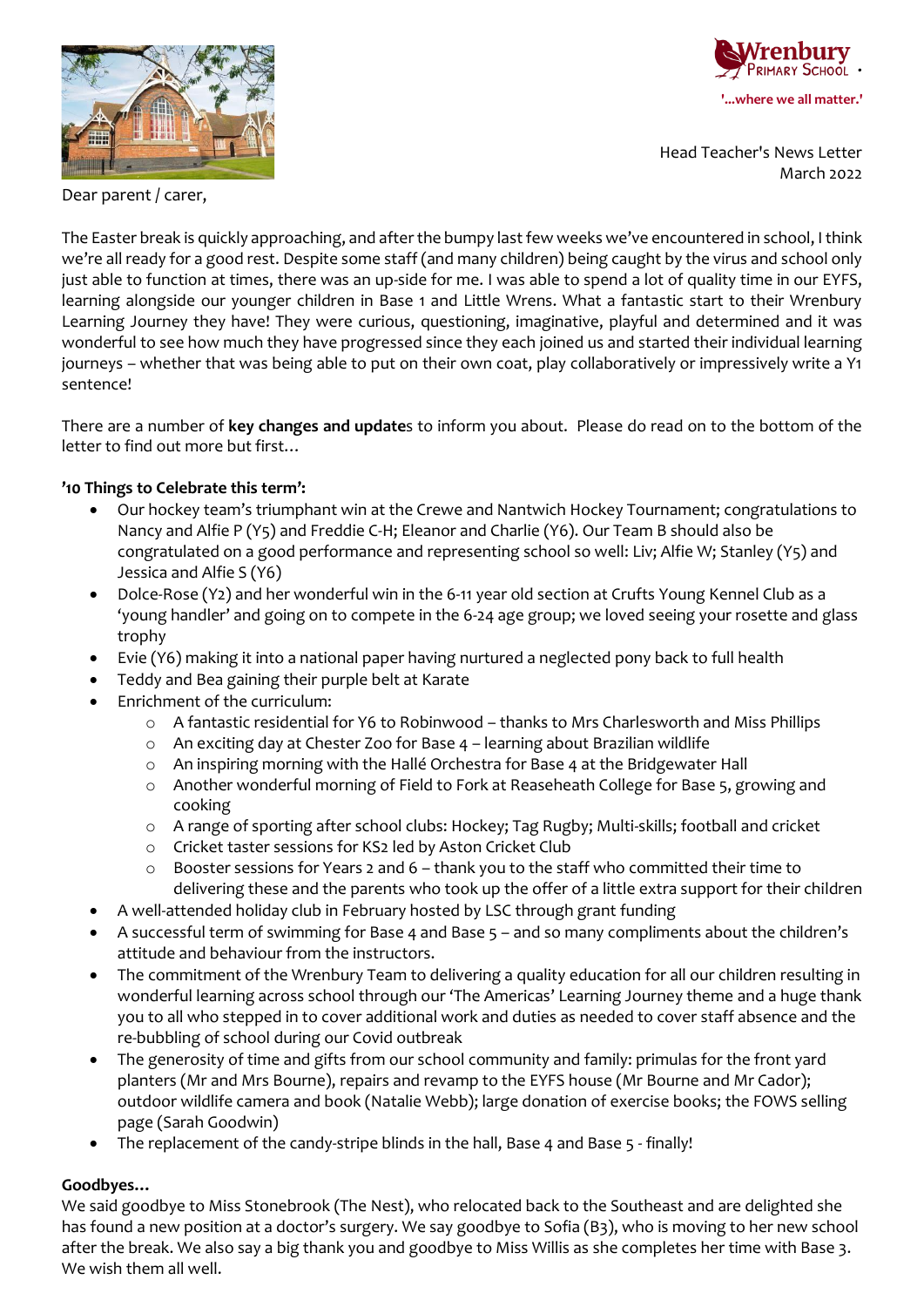#### **Welcomes…**

We warmly welcomed Mrs Gallimore-Johnson to Little Wrens alongside Elsie-Mae, Serge and Remy, Harry, Cleo, Sebastian, Maisie and Edward; Oliver to B2 and Scarlett to Base 4. Miss Ashton and Mrs Davies joined The Nest team and will be with us on maternity cover until the end of the summer term, working alongside Miss Pearson.

After Easter, we warmly welcome Mr Thorburn, who will join Mrs Griffin in Base 3. I really appreciated that he was able to meet the parents of Base 3 prior to starting and was able to briefly meet the children to support a positive and smooth transition for all.

We also welcome Imogen, Sienna, Kendall and Elsie-May to Little Wrens. I'm sure you will make all our newcomers welcome and we hope they enjoy being part of the Wrenbury School family.

We have formally welcomed Rebecca Young (Hugo's mum); Kate Ramscar (Grace's mum); Becky Barber (Dr Surgery manager) and Rev. Amanda Pike (St Margaret's) onto our governing body. The Governor pages on the school website provide more information about the work of the governing body.

### **ATTENDANCE – IMPORTANT READ**

Attendance at school is statutory for any pupil on roll and very good attendance is expected for all pupils, including pupils at Wrenbury. A high attendance rate is important because pupils are more likely to succeed academically when they attend school consistently and we can also provide the support for their mental health and wellbeing.

Mrs Charlesworth has held a meeting with the LA's Attendance Team, who have access to all the attendance information for each pupil (including absence codes and reasons given for absence). **They are particularly concerned about the attendance of a number of children in school, where the reasons given are not commensurate with the need for absence or the length of time the children are actually absent from school and where children have a high rate of odd days off for 'feeling unwell' or being 'under the weather'. These parents will be receiving a letter in due course.**

### *The impact of absence –* **make every lesson count!**

- Attending school every day = 100% attendance
- Attending  $4\frac{1}{2}$  days a week = 90% attendance = 4 weeks missed per year
- Attending 4 days a week = 80% attendance = more than half a term missed per year.
- Attending 3<sup>1</sup>/<sub>2</sub> days each week = 70% attendance = more than a quarter of the school year missed.
- An average attendance of 80% or less across a child's school career adds up to missing a whole 2 years from school.

Poor attendance makes it **very difficult for the teacher and the class to build their skills and progress** if a large number of pupils are frequently absent. Poor attendance can also **affect children's ability to make and keep friendships**; a vital part of growing up.

### **Being late for school reduces learning time - make every minute count!**

- If your child is 5 minutes late every day they will miss three days of learning each year.
- If your child is 15 minutes late every day they will miss 2 weeks of learning each year.

| Attendance         | B1    | <b>B2</b> | B3    | B4    | B5    | <b>Total</b> |
|--------------------|-------|-----------|-------|-------|-------|--------------|
| 01 09 21 - 30 3 22 | 93.1% | 94.9%     | 95.9% | 93.0% | 96.0% | 94.5%        |
| 05 01 22 - 30 3 22 | 94.9% | 93.2%     | 97.7% | 92.9% | 96.5% | 95.1%        |

### **100% Attendance (2 terms) congratulations go to…**

• Oliver Goodwin B1; Amelié Deprez; Annie Harrison; Hugo Young B2; Alice Bretherton and Henry Mulhearn B3; Maisie Goodwin; Aiden Hampton B4; Eleanor Bracegirdle; Jessica Bretherton; Iona Clarke; Alfie Nicholas; Laura Parry; Livvy Taylor B5.

*These children may have an X code for positive Covid result absence but have been in school every day for all other days.*

I have attached the reviewed Attendance Policy to this newsletter and here is the link to the 'Your medicine cabinet' on the NHS site, which you may find helpful. <https://www.nhs.uk/live-well/healthy-body/your-medicine-cabinet>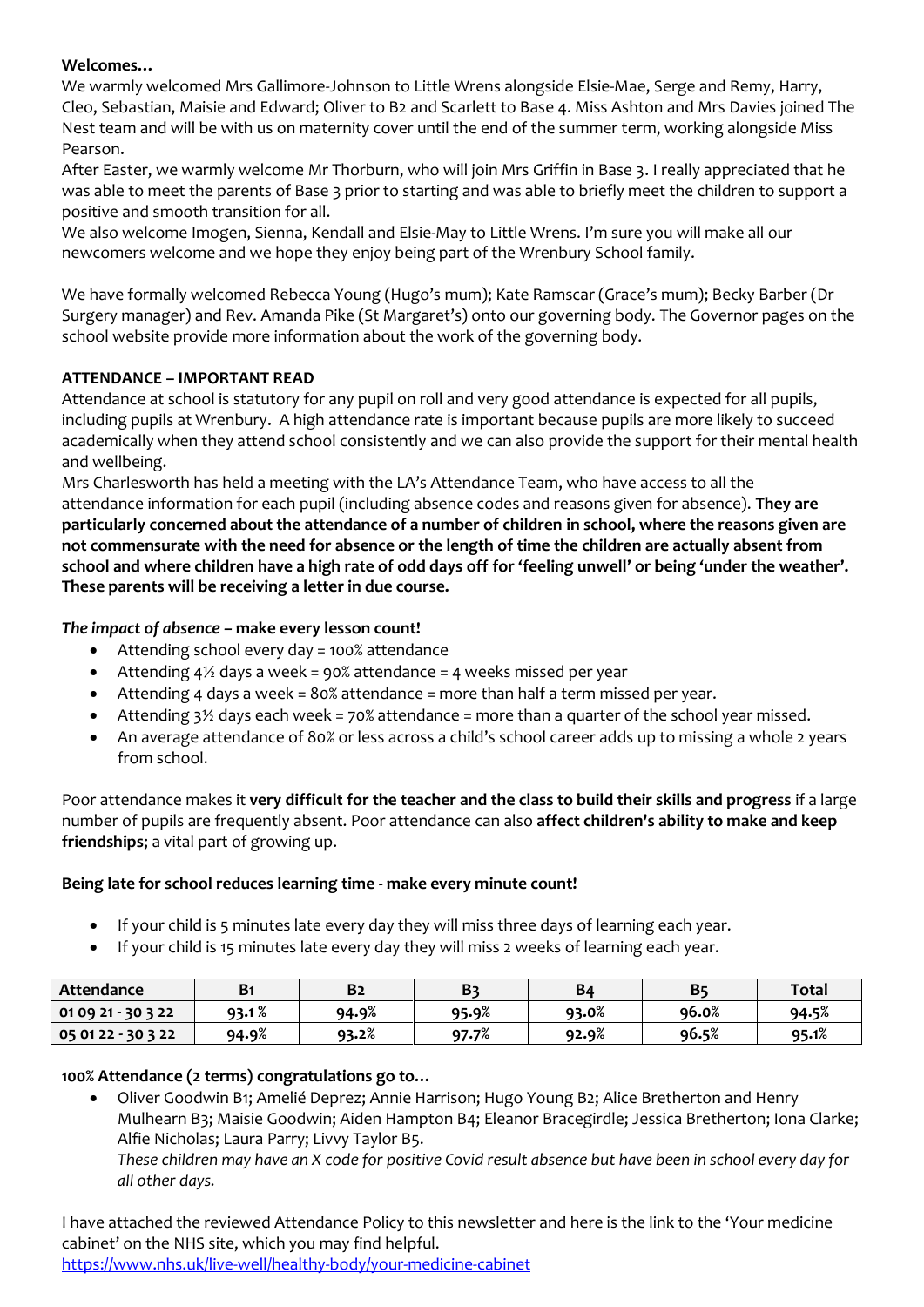#### **SUN SAFETY**

We've experienced some very warm weather and now are heading back into a colder spell. As the weather gets warmer and we have sunnier days, do provide your child with a sunhat and put sun-cream on them before school. We enjoy learning in the outdoors and children should come to school prepared for this – especially in Little Wrens and Base 1, whose learning takes place within indoor and outdoor provision daily.

#### **DRIVING AND PARKING**

Thank you for not parking directly in front of school to support our children's and each other's safety. If you do live in the village of Wrenbury, **please walk to school**; help reduce the unnecessary congestion at drop-off and pick-ups; support the provision of cleaner, unpolluted air and give yourself and your children a healthier, more active and mindful start and end to the day.

#### **Easter Holiday**

We close at end of school on **Friday 1April 2022 at 3.20pm** We re-open on **Tuesday 19 April 2022 (gates at 8.40am for 8.55am registration)**

The **school day will end at 3.30pm** from Tuesday 19<sup>th</sup> April; a return to the end of school day before the implementation of the Covid staggered pick-up times. **The gate by the MUGA will open at 3.25pm.** We will continue to open the gate at 8.40am (*which has enabled a large number of children to start their learning before registration)* and expect all children in school NO LATER than 8.55am for registration and a prompt start for all.

Base 4 and Base 5 are swapping their PE days after the Easter break.

- Base 4 will be Wednesdays
- Base 5 will be Thursdays.

PE kits to continue being worn to school on these days

### **Things to look forward to:**

- Week Commencing 19 April: Easter event for Y4s at Broomhall Chapel (date/time tbc)
- Friday 29 April Spring Service at St Margaret's Church at 11am (currently children and staff only)
- Saturday 14 May School Maypole dancers performing at Marbury Merry Days (14/15 May) practising will start after Easter
- NEP Queen's Platinum Jubilee art trail around Nantwich town centre we are working with Bridgemere to produce art works to showcase the 1970s
- Tuesday 14 June Y6 Leaver's photos
- Saturday 18 June Fun in a Field -School have first slot at 2pm
- Saturday 2 July Summer Fair
- Friday 15 July Queen's Platinum Jubilee day in lieu

Many thanks for your continued support of myself and the Wrenbury Team. Have a lovely, restful Easter break, Bessa Cador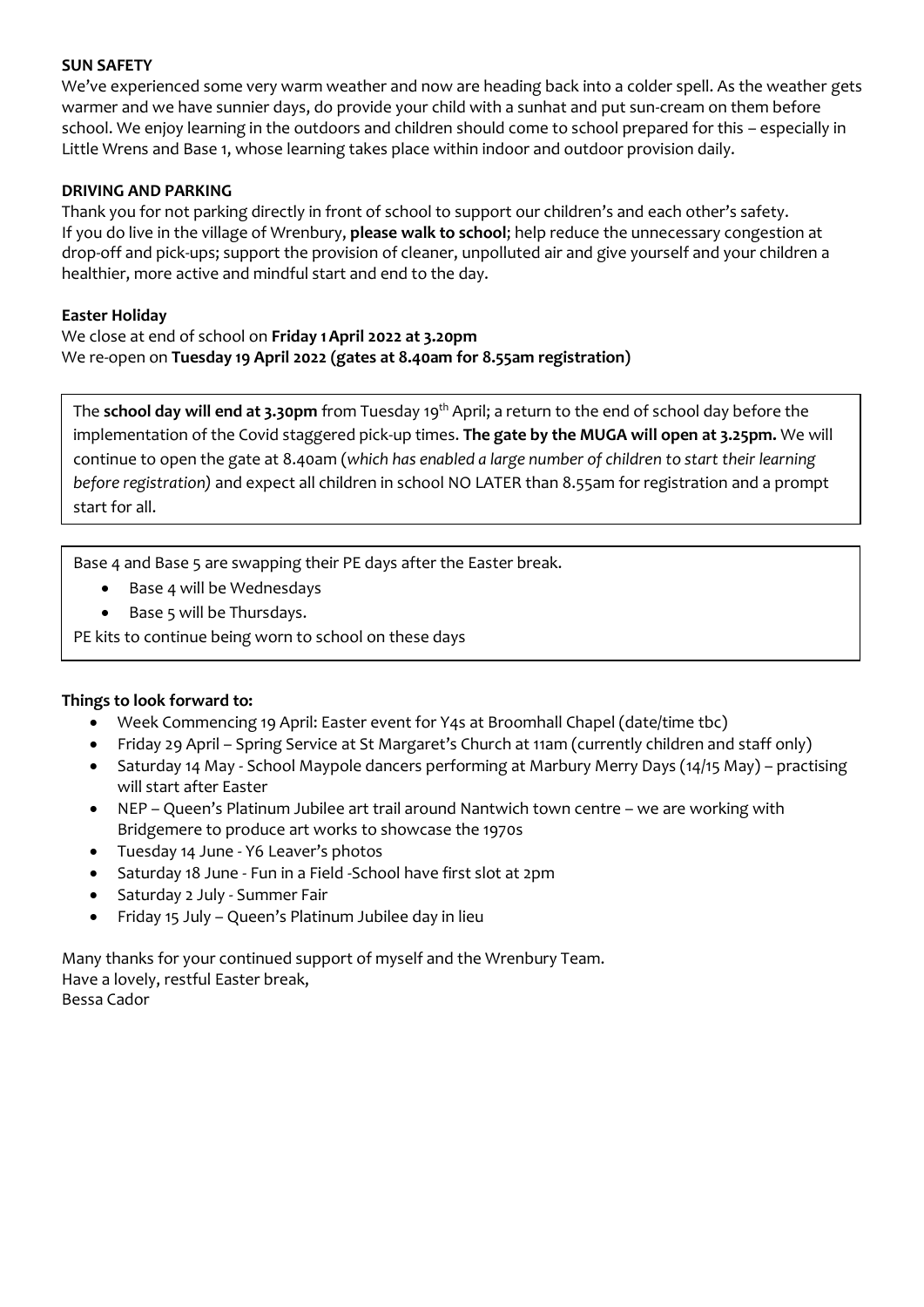## **WRENBURY PRIMARY SCHOOL Attendance Policy**

Primary School **'...where we all matter.'**

(See: Child Protection Policy)

Effective from: Spring 2022 **Review: Spring 2023** 

| Person responsible for policy | Headteacher and Deputy Head |  |
|-------------------------------|-----------------------------|--|
|                               | (delegated by FGB)          |  |
| <b>Approval Date</b>          | March 2022                  |  |
|                               |                             |  |
| Headteacher                   | Bessa Cador                 |  |
|                               |                             |  |
| <b>Chair of Governors</b>     | Terry Whalley               |  |
|                               |                             |  |

### **1 Introduction**

- 1.1 Wrenbury Primary School when in session, expect all children on roll to attend every day, as long as they are fit and healthy enough to do so. A wide range of support is provided for our our vulnerable pupils ie Looked After Children, pupils on Early Help plans, Child In Need plans, Child Protection plans, have a School Support Plan or an EHCP, while in school – some of this is planned and funded support. We do all we can to encourage the children to attend, and to put in place appropriate procedures. We believe that the most important factor in promoting good attendance is development of positive attitudes towards school. To this end, we strive to make our school a happy and rewarding experience for all children. We will reward those children whose attendance is very good. We will also make the best provision we can for those children who, for whatever reason, are prevented from coming to school.
- 1.2 Under the Education (Pupil Registration) Regulations 2006, the Governing Body are responsible for making sure the school keeps an attendance register that records which pupils are present at the start of both the morning and the afternoon sessions of the School day. This register will also indicate whether an absence was authorised or unauthorised.

## **2 Definitions**

## 2.1 **Authorised absence**

- An absence is classified as authorised when a child has been away from school for a legitimate reason and the school has received notification from a parent or guardian. For example, if a child has been unwell, the parent writes a note to /telephones the School to explain the absence.
- Only the School can make an absence authorised. Parents do not have this authority. Consequently, not all absences supported by parents will be classified as authorised. For example, if a parent takes a child out of school to go shopping during School hours, this will not mean it is an authorised absence.

## 2.2 **Unauthorised absence**

- An absence is classified as unauthorised when a child is away from School without the permission of both the school and a parent.
- Therefore, the absence is unauthorised if a child is away from School without good reason, even with the support of a parent.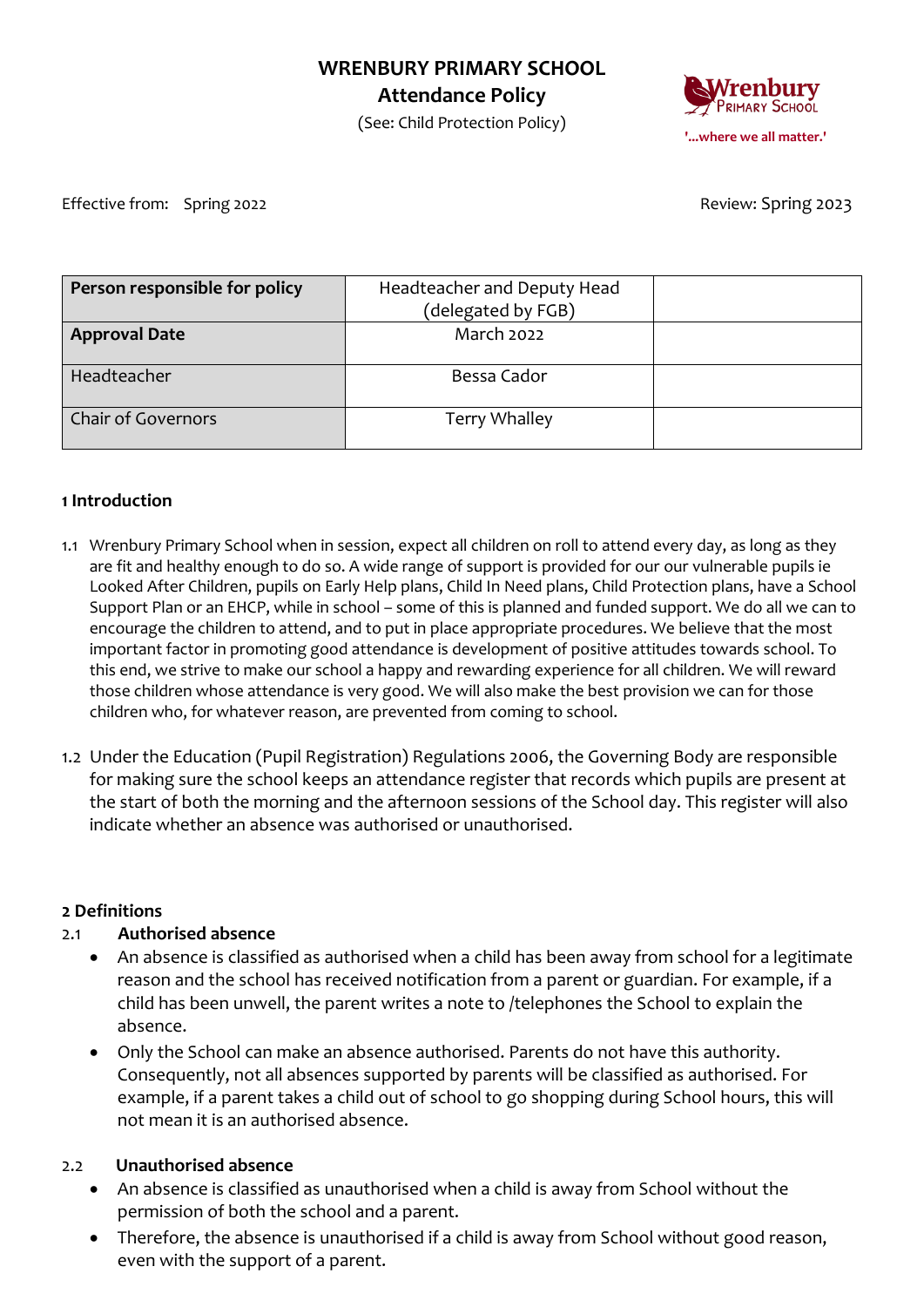## **3 If a Child is absent**

3.1 Parents have a legal responsibility to inform the school regarding a child's absence. Parents are therefore asked to telephone the School if their child is going to be absent. The office is manned from 08:00 daily. Should a call not be received by 09:30 when registers close the school will telephone the family to investigate the absence. (This supports the school Safeguarding Policy.)

3.2 All absence needs to be coded in the register. This code will be determined on information received from parents or those with parental responsibility for a child. This information may be received in person, by telephone, text message or email.

3.3 A note/email/text/call may be sent to the School prior to the day of absence, e.g. if a child has a medical appointment.

3.4 If there is any doubt about the whereabouts of a child, the class teacher should take immediate action by notifying the School office. The School will then be in contact straight away with the parent or guardian, in order to check on the safety of the child. #

# **4 Requests for Leave of Absence**

4.1 We believe that children need to be in School for all sessions, so that they can make the most progress possible. However, we do understand that there may be some exceptional circumstances when a child may have to be absent form school.

4.2 Parents do not now have the right to withdraw their children from School for an annual holiday. We naturally prefer parents to take their family holiday in the normal school holiday periods and strongly encourage this. The Head-teacher is unable to authorise any holiday absence. Should parents wish to apply for leave of absence this must be referred to the Chair of Governors. Leave of absence can only be authorised for exceptional circumstances. These are few and limited. Each application will be looked at individually and will be considered within the strict legislative directive from the DFE.

4.3 If the school do not authorise the holiday/leave of absence and it is for 10 or more consecutive sessions, the school will contact the Local Authority and a fixed Penalty Notice will be issued regarding the unauthorised absence.

**Cheshire East Council's Code of Conduct on Penalty Notices**. This outlines current costings and timeframes.

## • **School absence penalty notice warning letters**

You may get a penalty notice warning letter if your child is absent for more than 10 unauthorised sessions (a session is a half day) within a term or two consecutive half terms.

The letter will give you a period of 15 days in which to improve the child's attendance.

• **School absence penalty notice (fine)**

We can send you a school absence penalty notice (PCN) in either of the following situations:

- you get a penalty notice warning letter and within the 15 days there is no improvement in attendance or the improvement is not sustained
- you take your child out of school in term-time without the head teacher's permission

You will get a separate penalty notice for each child who has been absent.

You will get a separate penalty notice for each child who has been absent.

The fine is £60 per child for each parent/carer with [parental responsibility](https://www.gov.uk/parental-rights-responsibilities/who-has-parental-responsibility) if you pay within 21 days from the date of the notice.

If you do not pay within 21 days, the fine is £120 per child for each parent/carer.

If you do not pay within 28 days we will take you to court. You could get a criminal record and you may be fined up to £1,000.

# **5 Long-Term Absence**

5.1 When children have an illness that means they will be away from School for over five days a medical certificate must be shared with school. If the medical certificate acknowledges that the child, though absent for ill-health reasons, is still able to complete work, the School will do all it can to send work home as remotely learning, so that they can keep up with their School work.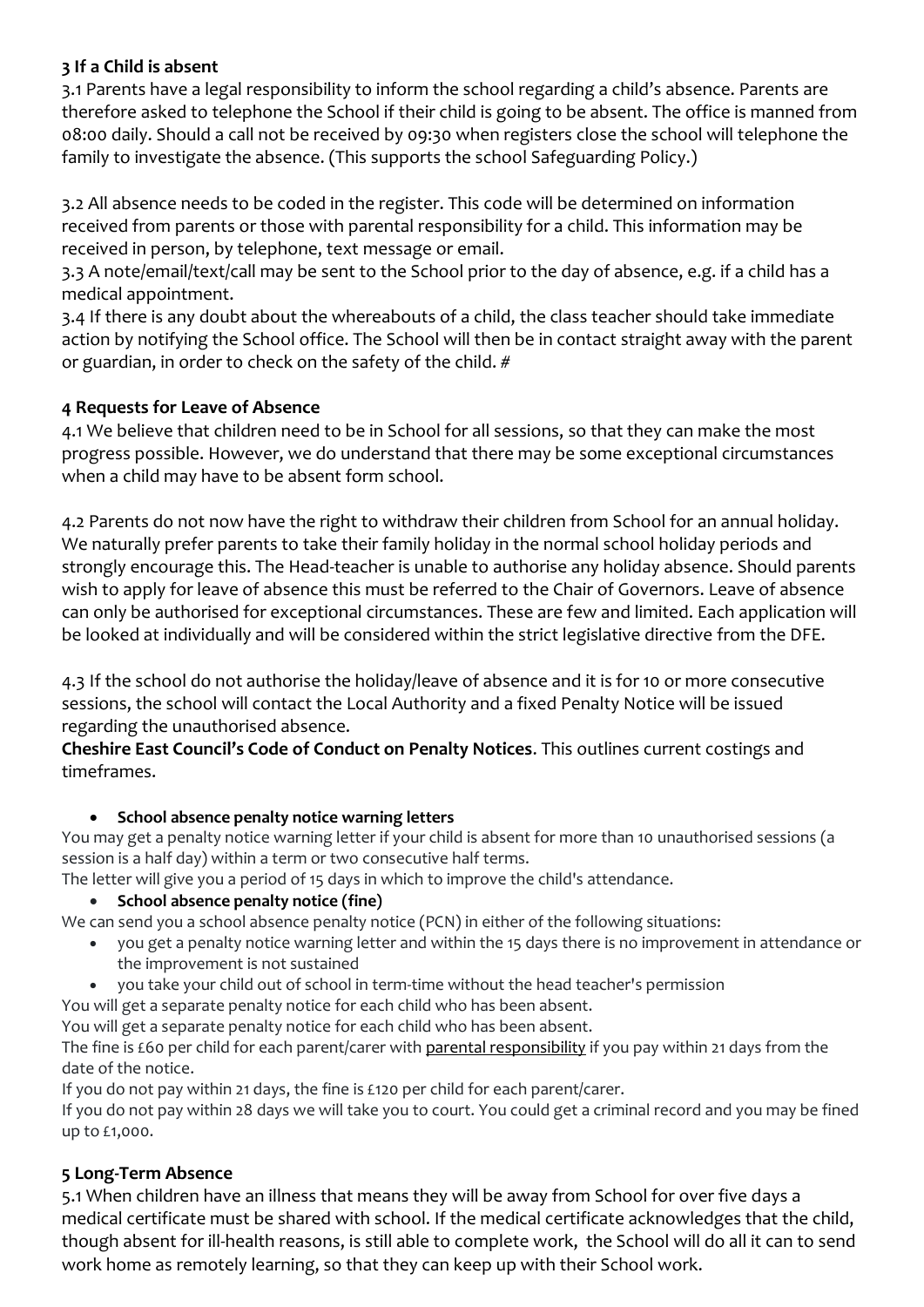5.2 If the absence is likely to continue for an extended period, or be a repetitive absence, the School will contact the support services, so that arrangements can be made for the child to be given some tuition outside School.

### **6 Repeated Unauthorised Absences**

6.1 The School will contact the parent or guardian of any child who has an unauthorised absence. If a child has a repeated number of unauthorised absences, the parents or guardians will be asked to visit the School and discuss the problem. If the situation does not improve, the School will then contact the LA Attendance and Children Out of School Service.

6.2 The Governors, supported by the LA, reserve the right to consider taking legal action against any parents or guardians who repeatedly fail to accept their responsibility for sending their children to School on a regular basis.

**Cheshire East Council's Code of Conduct on Penalty Notices**. This outlines current costing's and timeframes.

### • **School absence penalty notice warning letters**

You may get a penalty notice warning letter if your child is absent for more than 10 unauthorised sessions (a session is a half day) within a term or two consecutive half terms.

The letter will give you a period of 15 days in which to improve the child's attendance.

### • **School absence penalty notice (fine)**

We can send you a school absence penalty notice (PCN) in either of the following situations:

- you get a penalty notice warning letter and within the 15 days there is no improvement in attendance or the improvement is not sustained
- you take your child out of school in term-time without the head teacher's permission

You will get a separate penalty notice for each child who has been absent.

You will get a separate penalty notice for each child who has been absent.

The fine is £60 per child for each parent/carer with [parental responsibility](https://www.gov.uk/parental-rights-responsibilities/who-has-parental-responsibility) if you pay within 21 days from the date of the notice.

If you do not pay within 21 days, the fine is £120 per child for each parent/carer.

If you do not pay within 28 days we will take you to court. You could get a criminal record and you may be fined up to £1,000.

## **7 Rewards for Good Attendance**

7.1 Each Base's attendance is reported weekly in the Friday afternoon Y6 led ACHIEVE assembly. The base with the highest attendance is awarded a certificate and the need for outstanding attendance is messaged.

7.2 All the children who have 100 per cent attendance will receive an excellence certificate for attendance, awarded at the last assembly of the year.

7.3 The Head teacher reports on the attendance for each Base in half termly newsletter sent home which also celebrates outstanding attendance. This is also shared on the school website.

## 8 **Monitoring and Review**

8.1 It is the responsibility of the Governors to monitor overall attendance. The Governing Body also has the responsibility for this policy, and for seeing that it is carried out. The Governors will therefore examine closely the information provided to them, and seek to ensure that the School's attendance figures are as high as they could and should be.